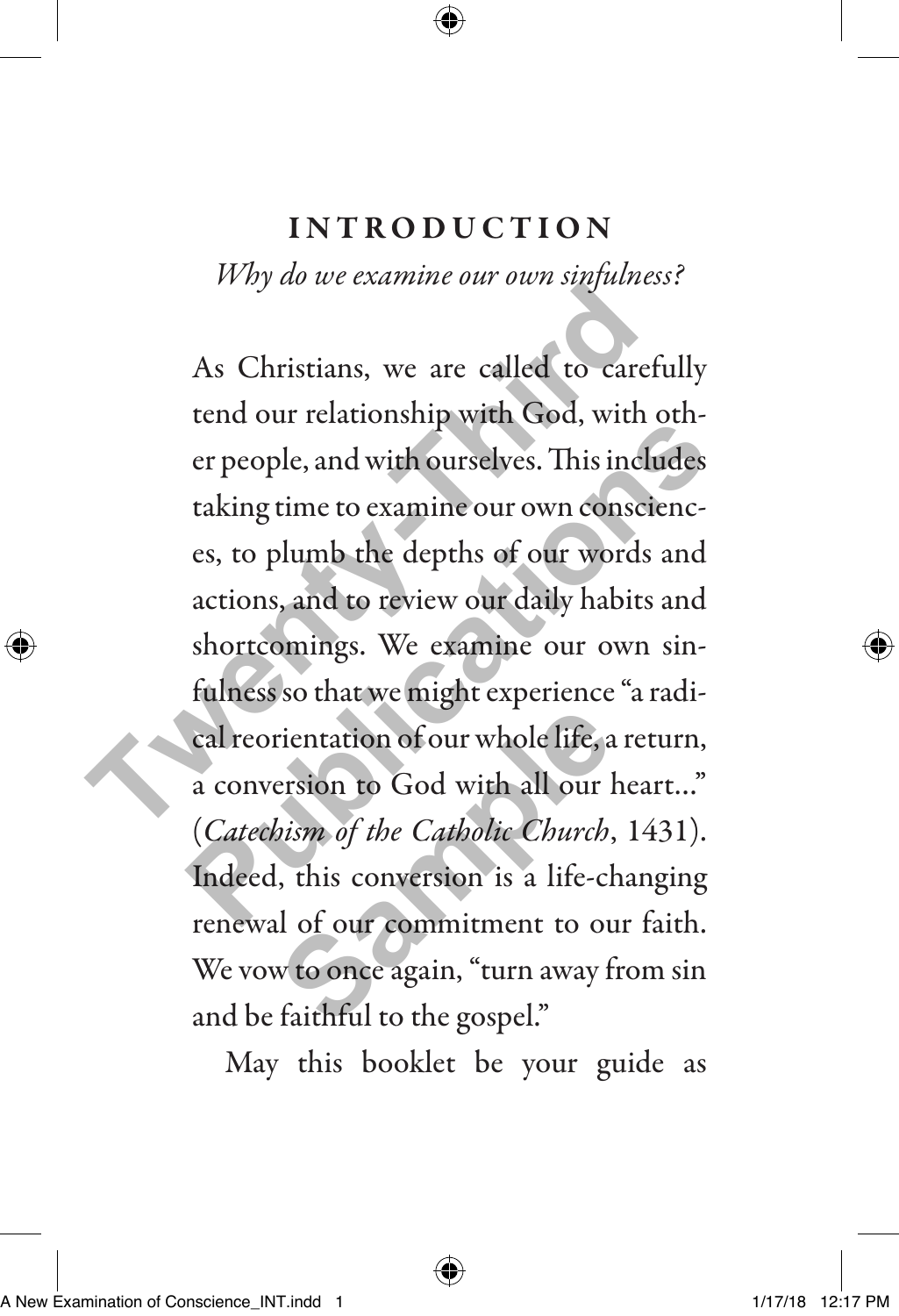you prepare to experience the sacrament of reconciliation. The questions are written for personal reflection and selfexamination. Take it with you as you experience the sacrament or as you seek reconciliation with a friend, neighbor, coworker, or family member. written for personal reflection and s<br>examination. Take it with you as reconciliation with a friend, neight<br>coworker, or family member. Publication with a friend, neighbor, coworker, or family member.

Copyright © 2018 LaLonne Murphy

Twenty-Third Publications a division of Bayard; One Montauk Avenue, New London, CT 06320. 860-437-3012 or 800-321-0411, www.twentythirdpublications.com. No part of this publication may be reproduced in any manner without prior written permission of the publisher. All rights reserved. **Sample Control Control Control Control Control Control Control Control Control Control Control Control Control Control Control Control Control Control Control Control Control Control Control Control Control Control Contro** 

ISBN 978-1-62785-362-0  $\blacksquare$  Printed in the U.S.A.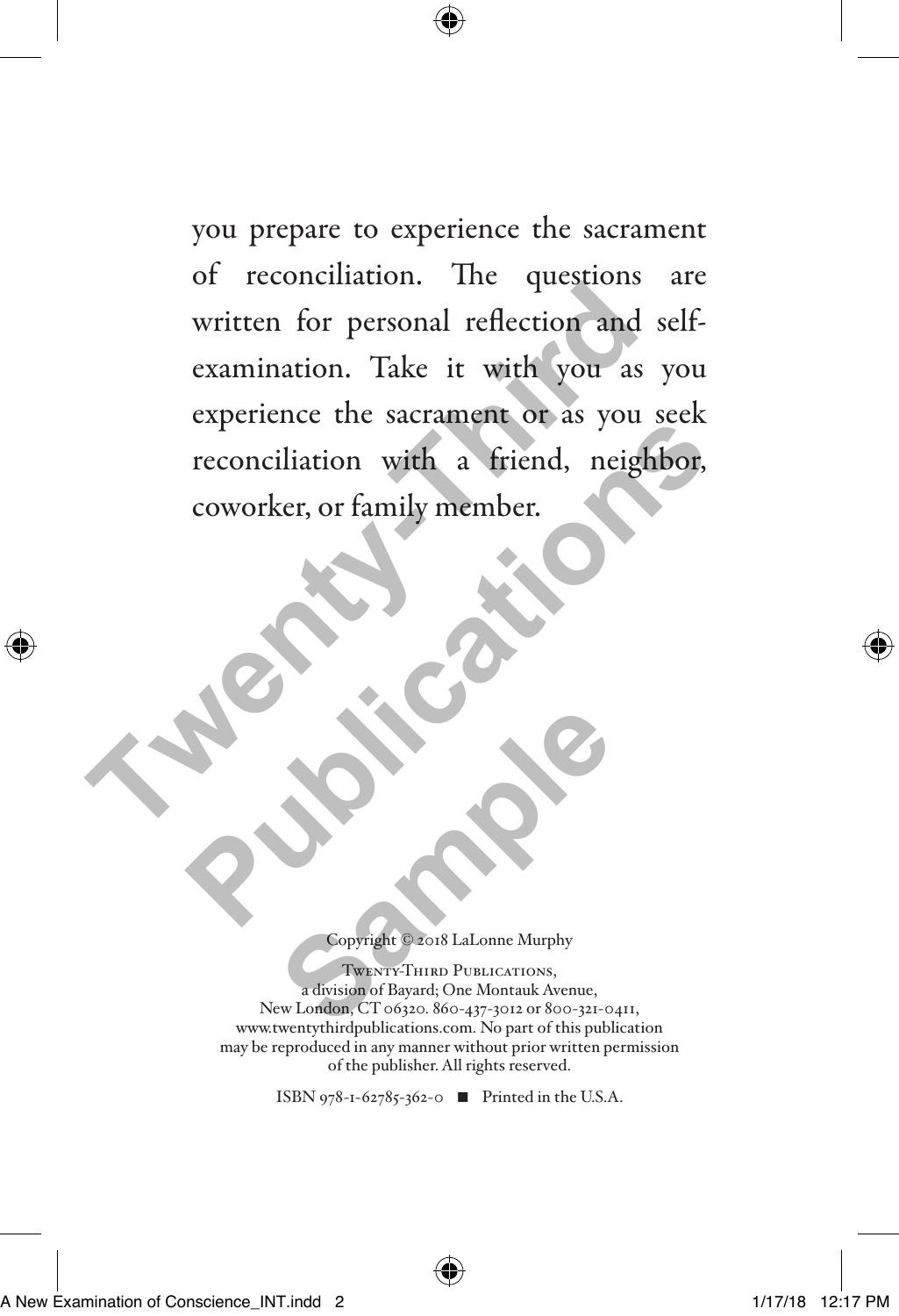*Merciful God, we pause for these few moments on our journey toward your cross and resurrection.*

*Give us the wisdom to see where our sin is leading us, and give us the courage to make a U-turn right here and now. Be our companion on the road to everlasting life. Shower us with your compassionate forgiveness.*  few moments on our journey toward<br>your cross and resurrection.<br>Give us the wisdom to see where<br>our sin is leading us, and give us the<br>courage to make a U-turn right here<br>and now. Be our companion on the<br>road to everlasting Give us the wisdom to see where<br>
our sin is leading us, and give us the<br>
courage to make a U-turn right here<br>
and now. Be our companion on the<br>
road to everlasting life. Shower us<br>
with your compassionate forgiveness.<br>
Hea

*Heal us from all that weighs us down: our sins, our fears, our stress and anxiety. We ask this through our Lord Jesus Christ, your Son, who lives and reigns with you and the Holy Spirit, one God, forever and ever. Amen.* l us from all that weighs us do<br>ns, our fears, our stress and ar<br>We ask this through our Lora<br>esus Christ, your Son, who liv<br>nd reigns with you and the Ho<br>pirit, one God, forever and ev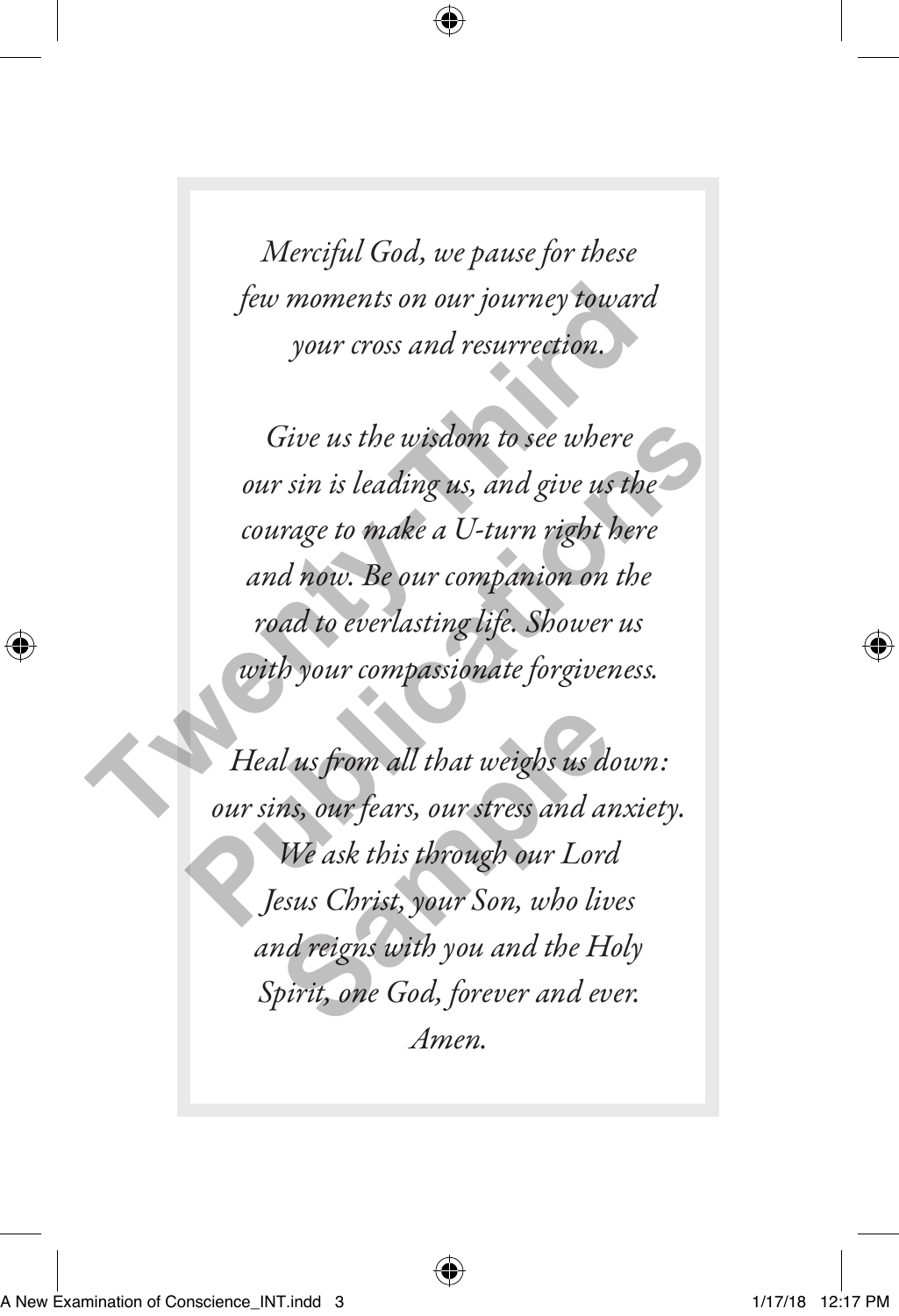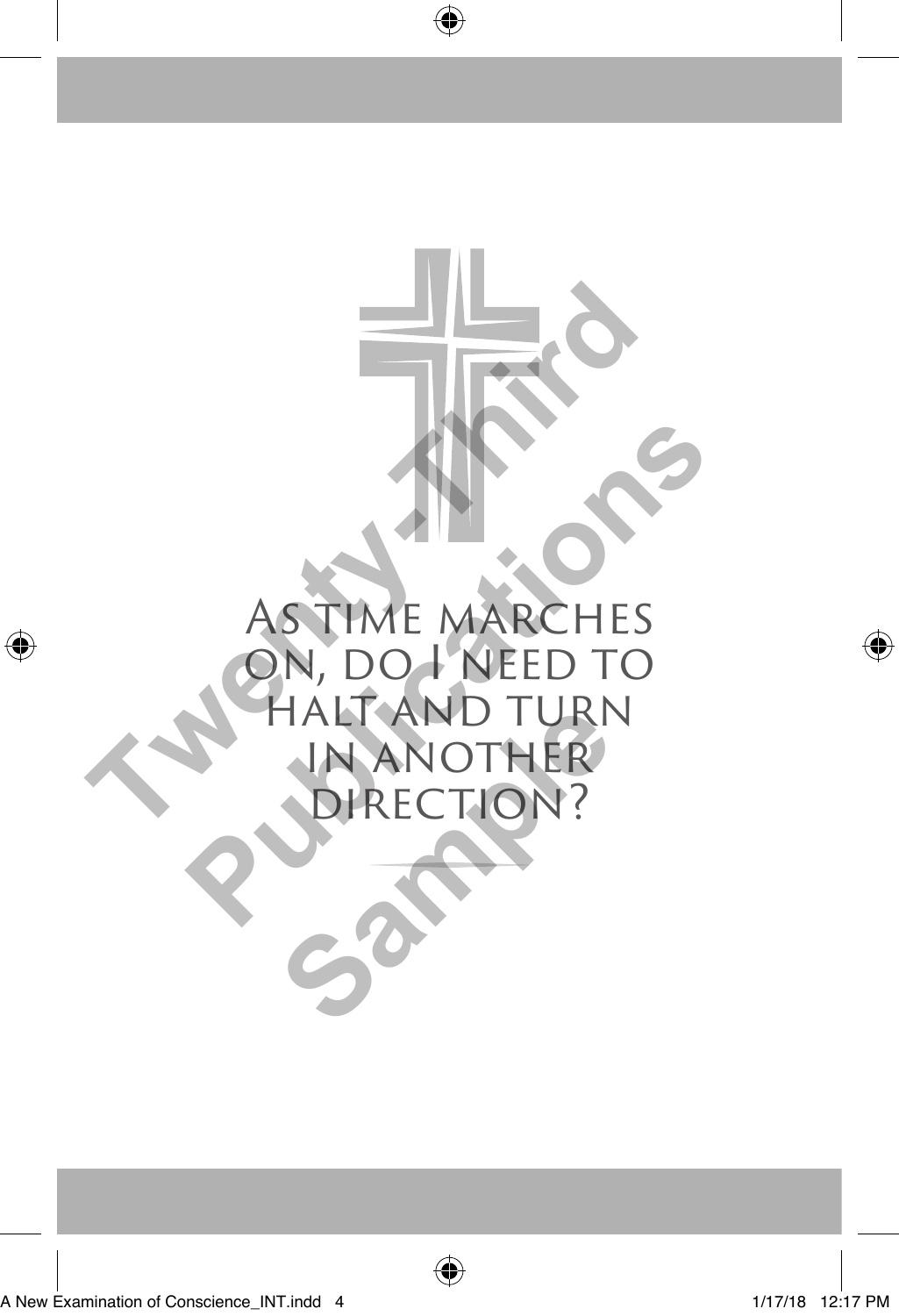*The human mind plans the way, but the Lord directs the steps.*  proverbs 16:9

Do I practice the awareness of God's presence within me?

Do I take any time at all during the week to pray, to communicate with God, to listen or just be with God? but the Lord directs the steps.<br>
PROVERBS 16:9<br>
DO I practice the awareness<br>
of God's presence within me?<br>
Do I take any time at all<br>
during the week<br>
to pray,<br>
to communicate with God,<br>
to listen or just be with God? Do I practice the awareness<br>of God's presence within me?<br>Do I take any time at all<br>during the week<br>to pray,<br>to communicate with God?<br>to listen or just be with God? pray,<br>communicate with God,<br>listen or just be with God?<br>**Sample 1996**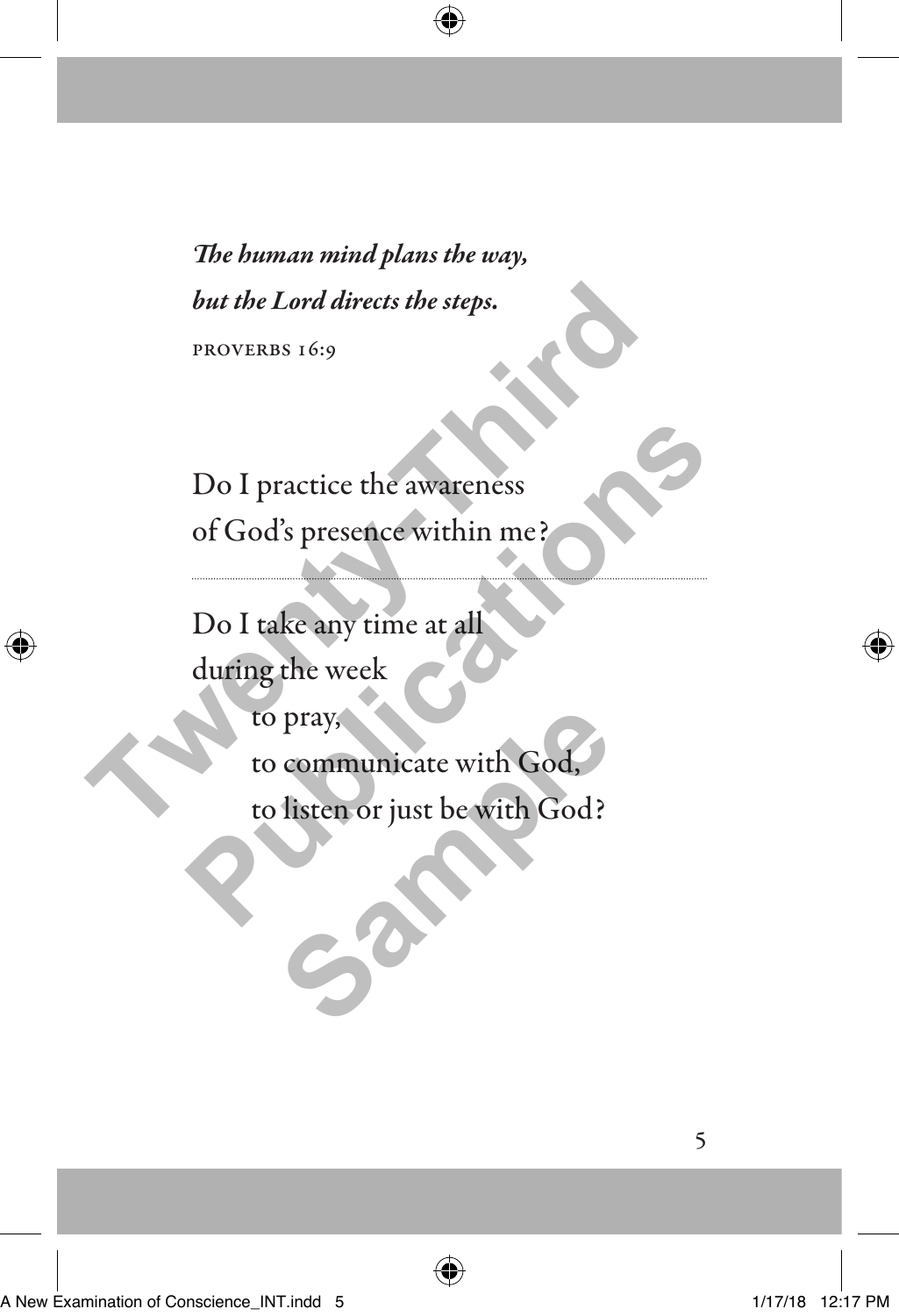*Yet you do not even know what tomorrow will bring. What is your life? For you are a mist that appears for a little while and then vanishes.*  James 4:14 bring. What is your life? For you are a mist the<br>appears for a little while and then vanishes.<br>JAMES 4:14<br>Do I take time to pray with<br>my family or with others?<br>Do I take time to be with<br>my family?<br>When we are together, are

Do I take time to pray with my family or with others?

Do I take time to be with my family?

When we are together, are we truly present to one another? **Publication**<br> **Publication**<br> **Publication**<br> **Publication**<br> **Publication**<br> **Publication**<br> **Publication**<br> **Publication**<br> **Publication**<br> **Publication**<br> **Publication**<br> **Publication**<br> **Publication**<br> **Publication**<br> **Publication** hily?<br>We are together, are we<br>resent to one another?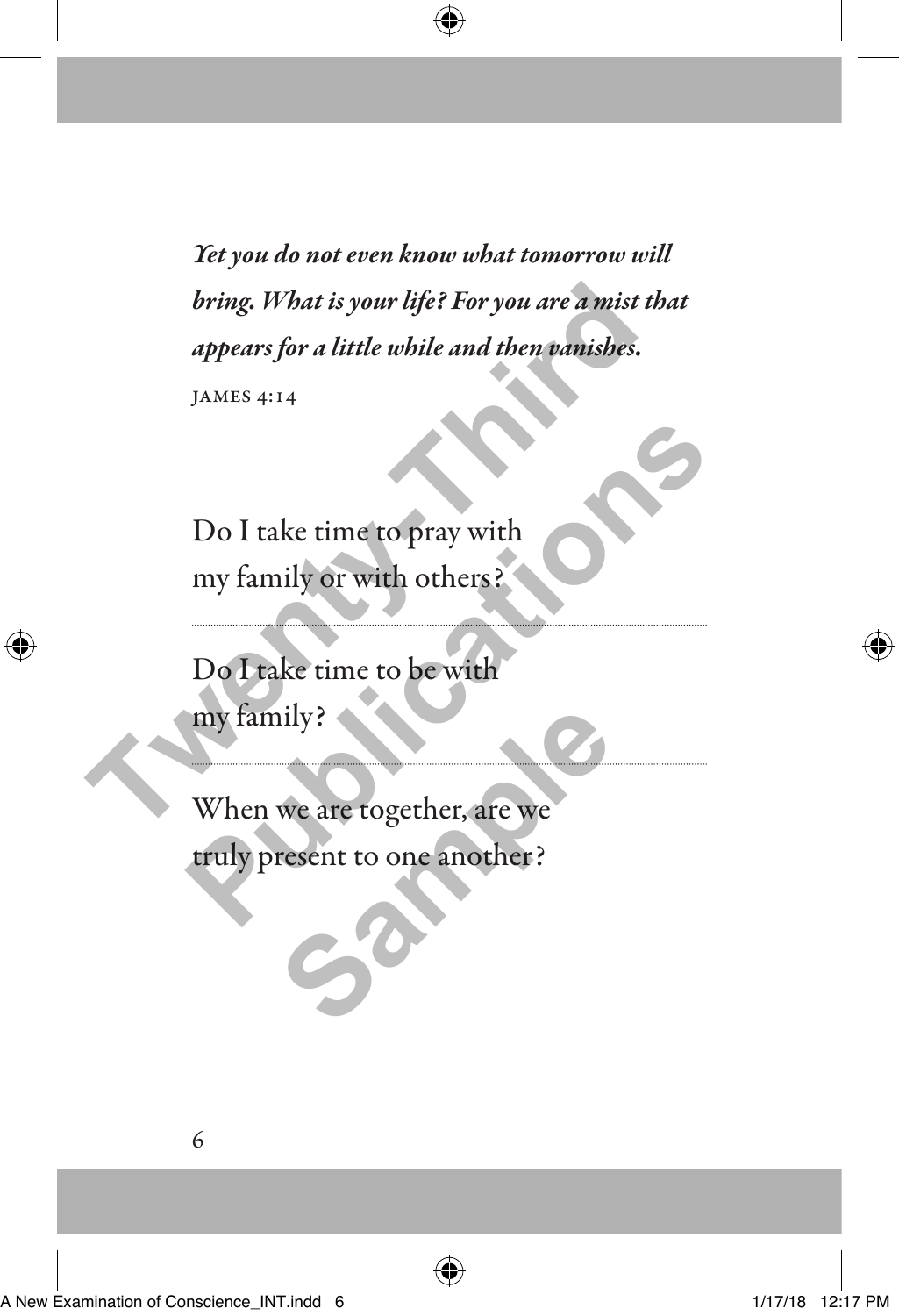*For everything there is a season, and a time for every matter under heaven.* ECCLESIASTES 3:1

Do I wish so much for the way things used to be that I miss the present? and a time for every matter<br>
under beaven. ECCLESIASTES 3:1<br>
Do I wish so much for the way things<br>
used to be that I miss<br>
the present?<br>
Or am I living so much in the future<br>
that I miss the present? Do I wish so much for the way things<br>used to be that I miss<br>the present?<br>Or am I living so much in the future<br>that I miss the present?<br>Am I truly present to the present?

Or am I living so much in the future that I miss the present? I living so much in the future<br>niss the present?<br>ruly present to the present?

 $\overline{a}$ 

Am I truly present to the present?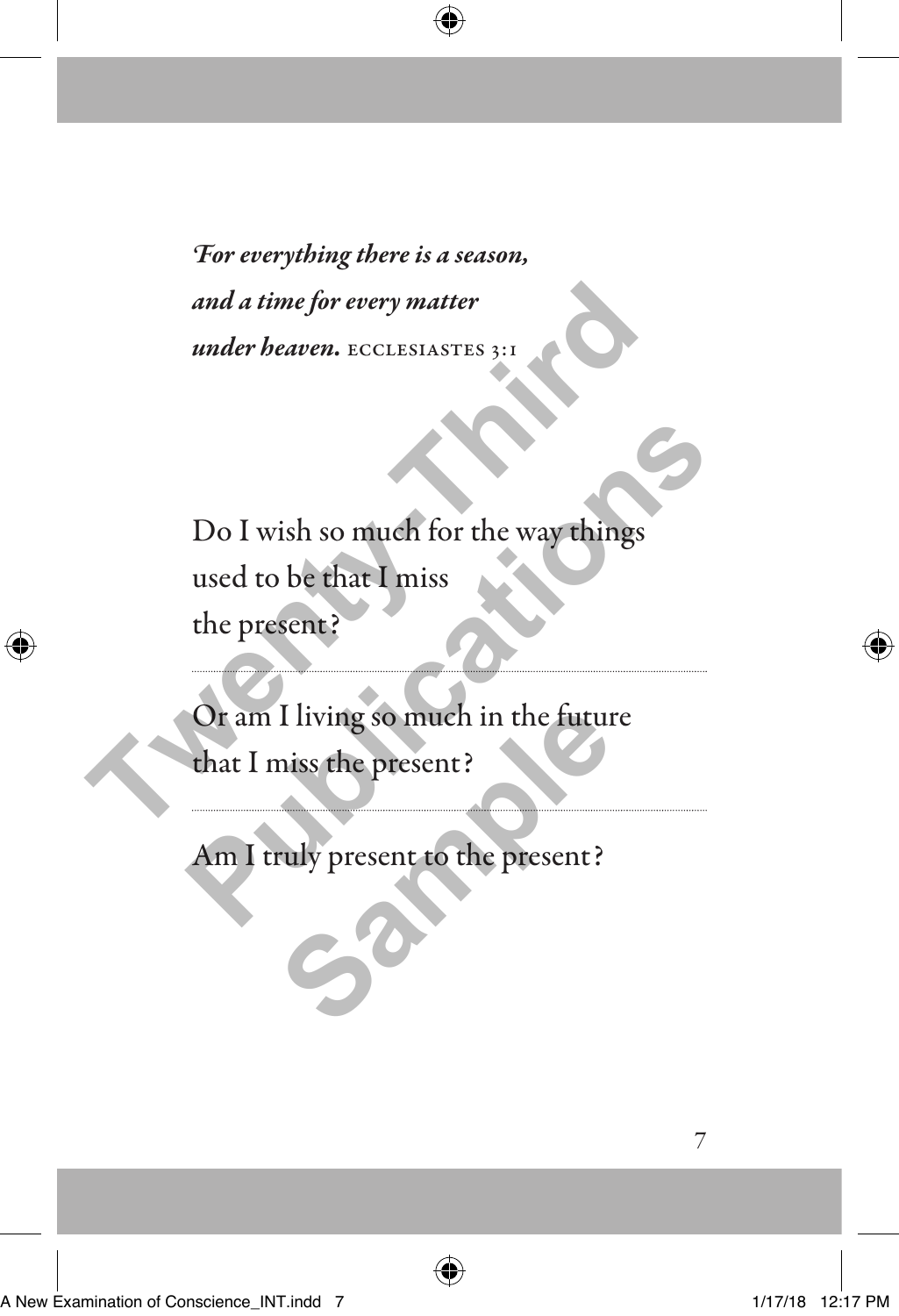*Commit your work to the LORD, and your plans will be established.* PROVERBS 16:3

How do I spend God's gift of time?

Have my activities and responsibilities been accumulating to the point of overload? and your plans will be established. PROVERBS<br>
How do I spend God's gift of time?<br>
Have my activities and<br>
responsibilities been accumulating<br>
to the point of overload?<br>
Does time control me? How do I spend God's gift of time?<br>
Have my activities and<br>
responsibilities been accumulating<br>
to the point of overload?<br>
Does time control me?<br>
Control me?

Does time control me? **Samples**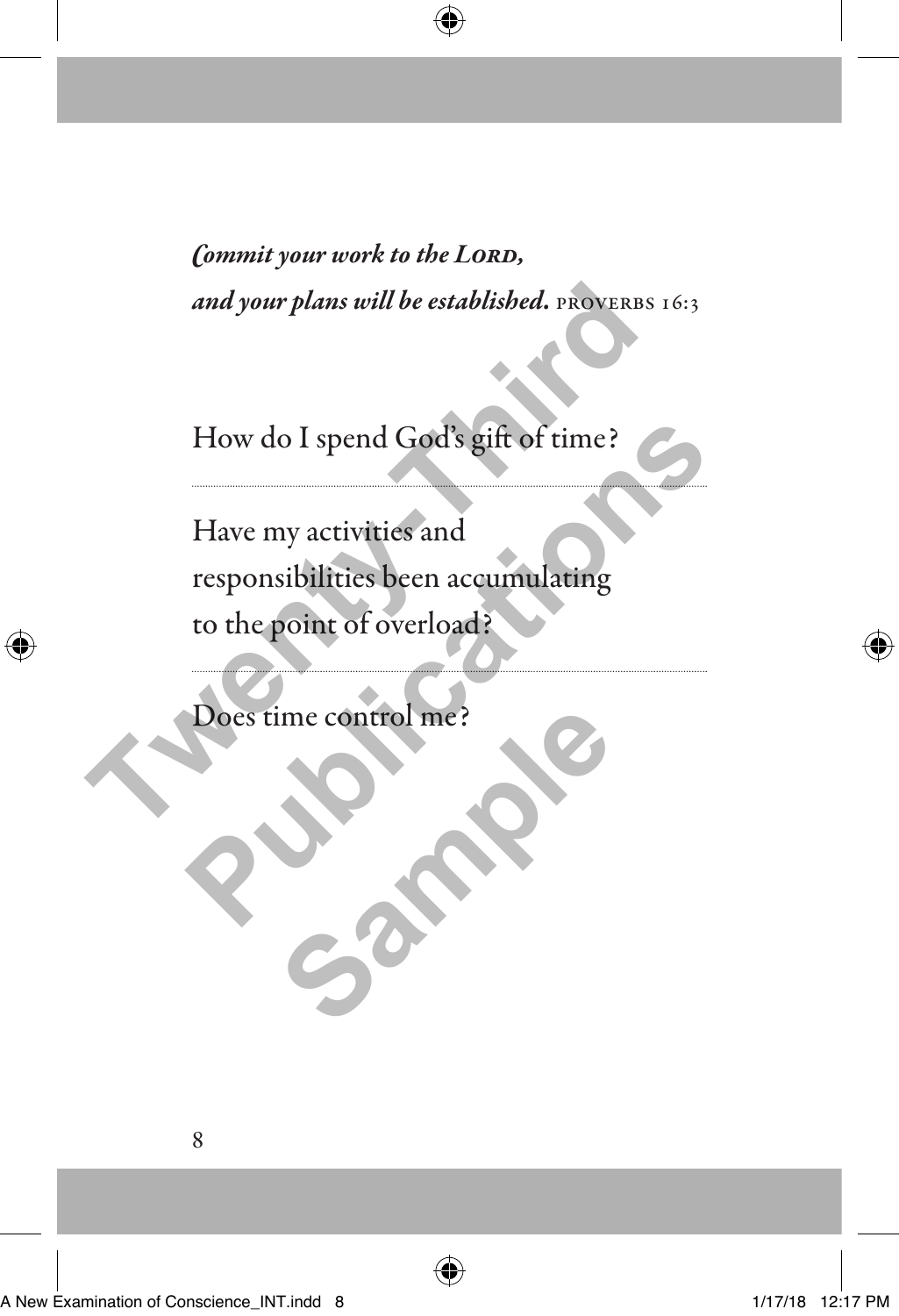*Be careful then how you live, not as unwise people but as wise...* EPHESIANS 5:15

Do I need to commit to making a U-turn from the shopping mall, the hockey arena, television or Netflix, the internet or social media, video games, people but as wise... EPHESIANS 5:15<br>
Do I need to commit to making<br>
a U-turn from<br>
the shopping mall,<br>
the hockey arena,<br>
television or Netflix.<br>
The internet or social media,<br>
video games,<br>
or anything else that receives Do I need to commit to making<br>
a U-turn from<br>
the shopping mall,<br>
the hockey arena,<br>
television or Netflix,<br>
the internet or social media,<br>
video games,<br>
or anything else that receives a<br>
disproportionate amount of my time

or anything else that receives a disproportionate amount of my time? deo games,<br>hing else that receives a<br>portionate amount of my tin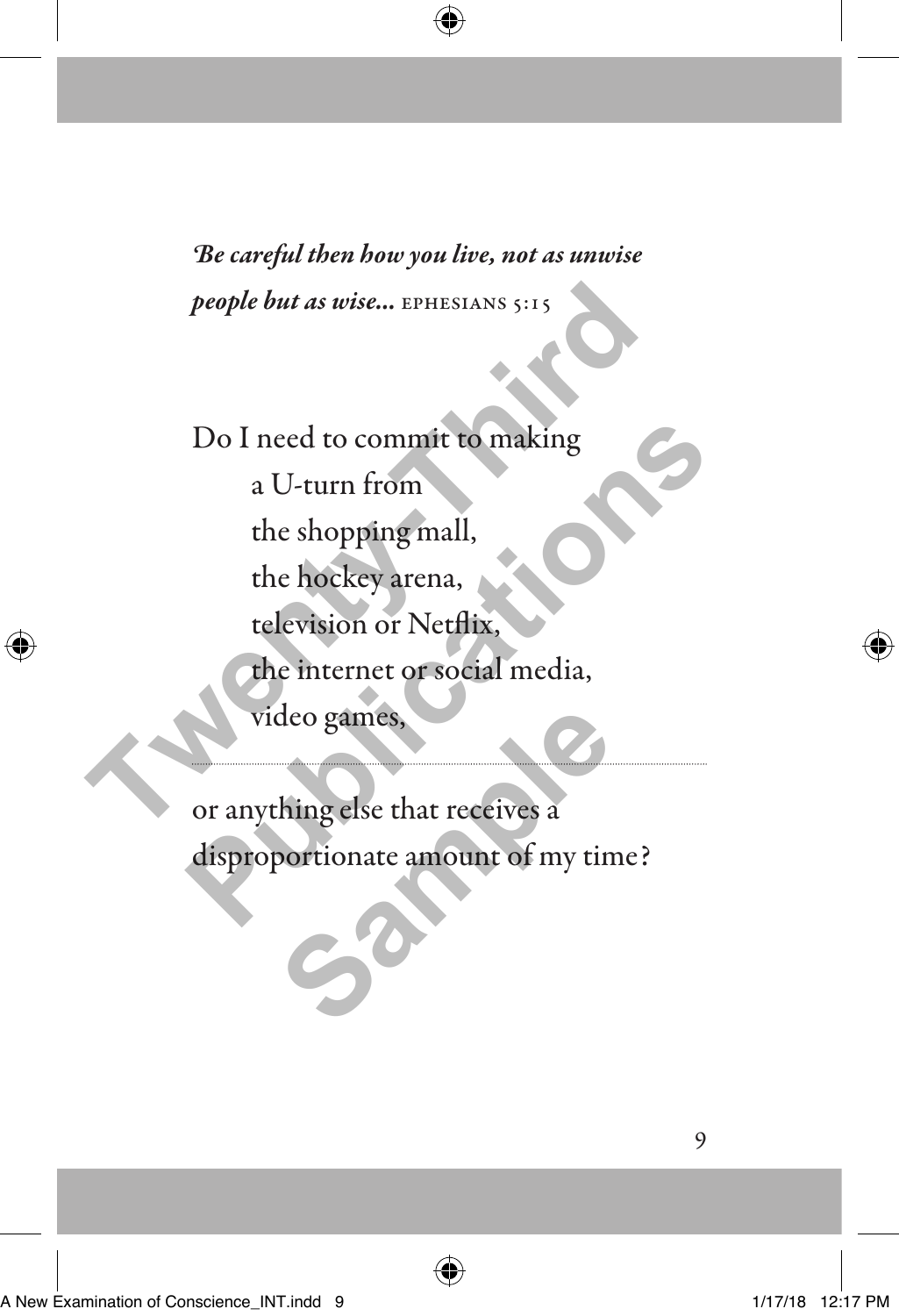*So teach us to count our days, that we may gain a wise heart.* PSALM 90:12

Do I and my family take time to keep the Lord's Day?

Do I take time to reflect, to think, to rest? may gain a wise heart. PSALM 90:12<br>
Do I and my family take time<br>
to keep the Lord's Day?<br>
Do I take time to reflect, to think,<br>
to rest?<br>
Do I need to take back<br>
some of my time? Do I and my family take time<br>to keep the Lord's Day?<br>Do I take time to reflect, to think,<br>to rest?<br>Do I need to take back<br>some of my time?

Do I need to take back some of my time? Fmytime?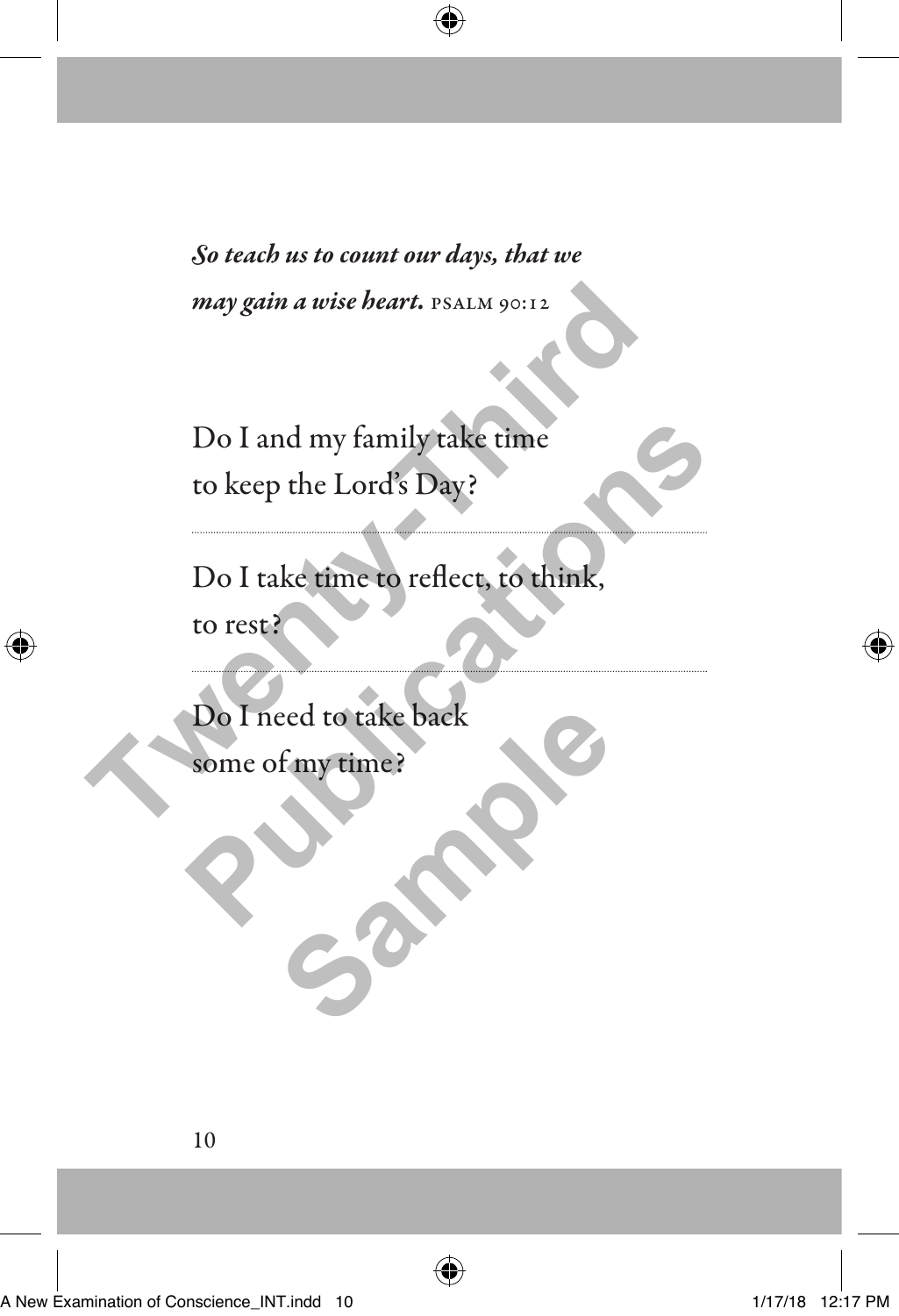